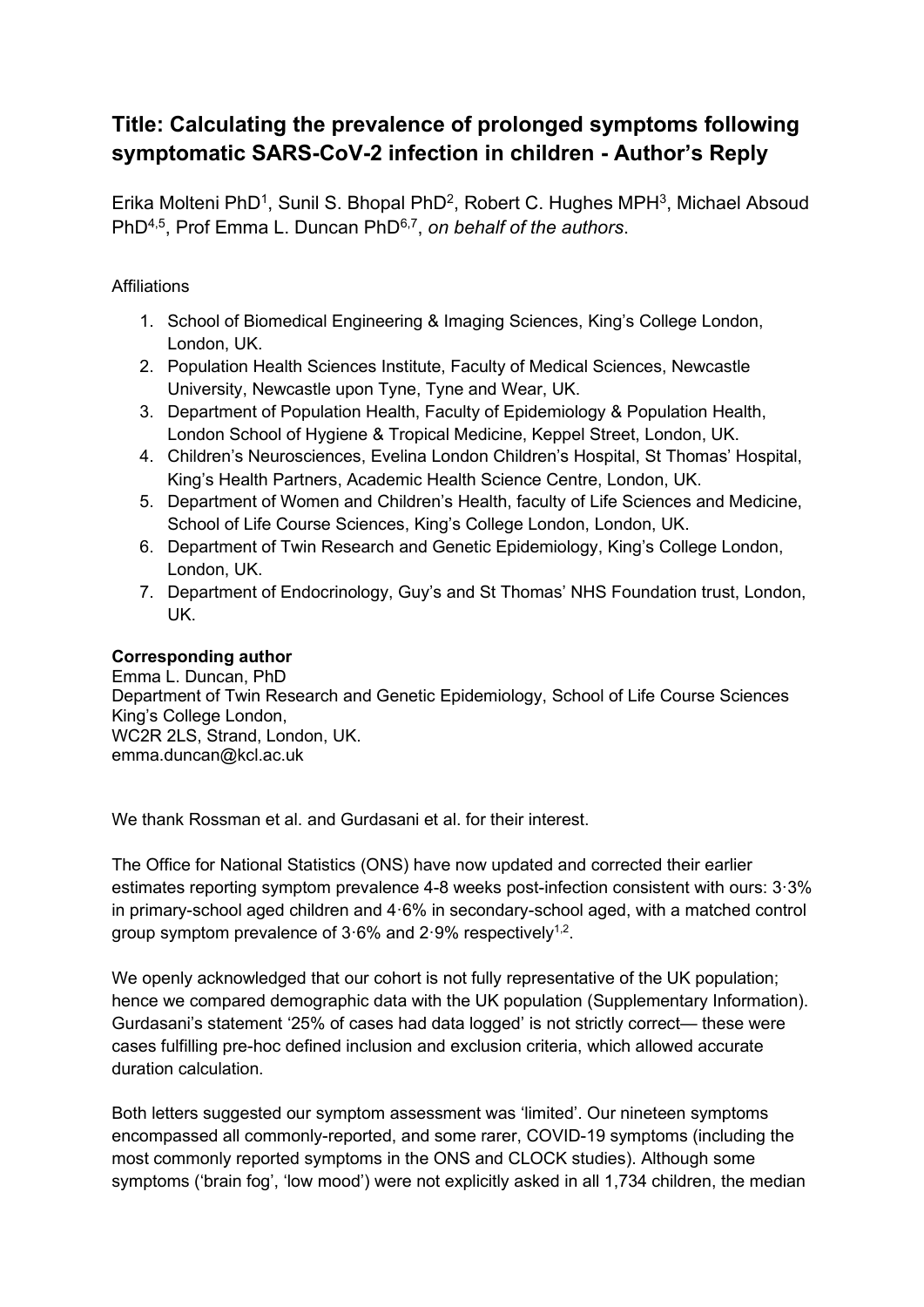durations in the 1,439 (83%) children who were explicitly asked were extremely short (1-2 days each), and are therefore unlikely to change our overall results. Free text provided an opportunity to detect symptoms unique to children not captured otherwise; no such symptoms emerged. We are mindful of Bradford-Hill criteria 3 (specificity); considering the ~200 symptoms reported with COVID-19/'Long-COVID'<sup>3</sup>: suggesting not all of these are necessarily causally related. 4

We disagree that proxy-logging via smartphone is 'laborious', noting here the high assiduousness (mostly daily) and persistence (>90%) of proxy-reporting. We share concern that proxy-logging cessation prior to a healthy report might affect results, hence our sensitivity analyses, which included counting all children with LC28 even if logging subsequently ceased; estimates remained within confidence intervals. When discontinuation occurred, it was mostly at a time concomitant with median illness duration. If all 161 earlycessation children ultimately had LC28 (highly unlikely) our estimates would rise. However, if LC28 rates were proportionate to the >90% children logged until healthy, 7 extra LC28 cases would result, giving LC28 rates of 84/1734 children (4·8%), still within our confidence intervals.

Using one week as our threshold for defining illness continuation was raised. This threshold was as previously published.<sup>5</sup> As wellness periods lengthen between illness episodes it becomes increasingly difficult to attribute with clinical confidence later episodes of illness to initial infection. Here, standardising post-COVID syndromes definition in children will help future research.

We disagree with Gurdasani that our estimates are 'seven-fold' lower than the CLOCK study. The CLOCK study reported 66·5% positively- and 53·4% negatively-tested children had ≥1 symptom 3 months post-infection, a risk ratio of 1·25, an extremely modest risk. If we use the same criteria, at four weeks our risk ratio was 5·1. Importantly, both CLOCK and the ONS showed high symptom prevalence in children testing negative, presumably capturing both effects of other illnesses and the pandemic *per se*.

We reiterate our conclusion that "a holistic approach for all children with persistent illness during the pandemic is appropriate" whether or not due to SARS-CoV-2 infection.

## References

1Office for National Statistics. Technical article: Updated estimates of the prevalence of post-acute symptoms among people with coronavirus (COVID-19) in the UK: 26 April 2020 to 1 August 2021.

https://www.ons.gov.uk/peoplepopulationandcommunity/healthandsocialcare/conditionsand diseases/articles/technicalarticleupdatedestimatesoftheprevalenceofpostacutesymptomsa mongpeoplewithcoronaviruscovid19intheuk/26april2020to1august2021.

2Ayoubkhani D. How common is long COVID? That depends on how you measure it | National Statistical. https://blog.ons.gov.uk/2021/09/16/how-common-is-long-covid-thatdepends-on-how-you-measure-it/ (accessed Oct 4, 2021).